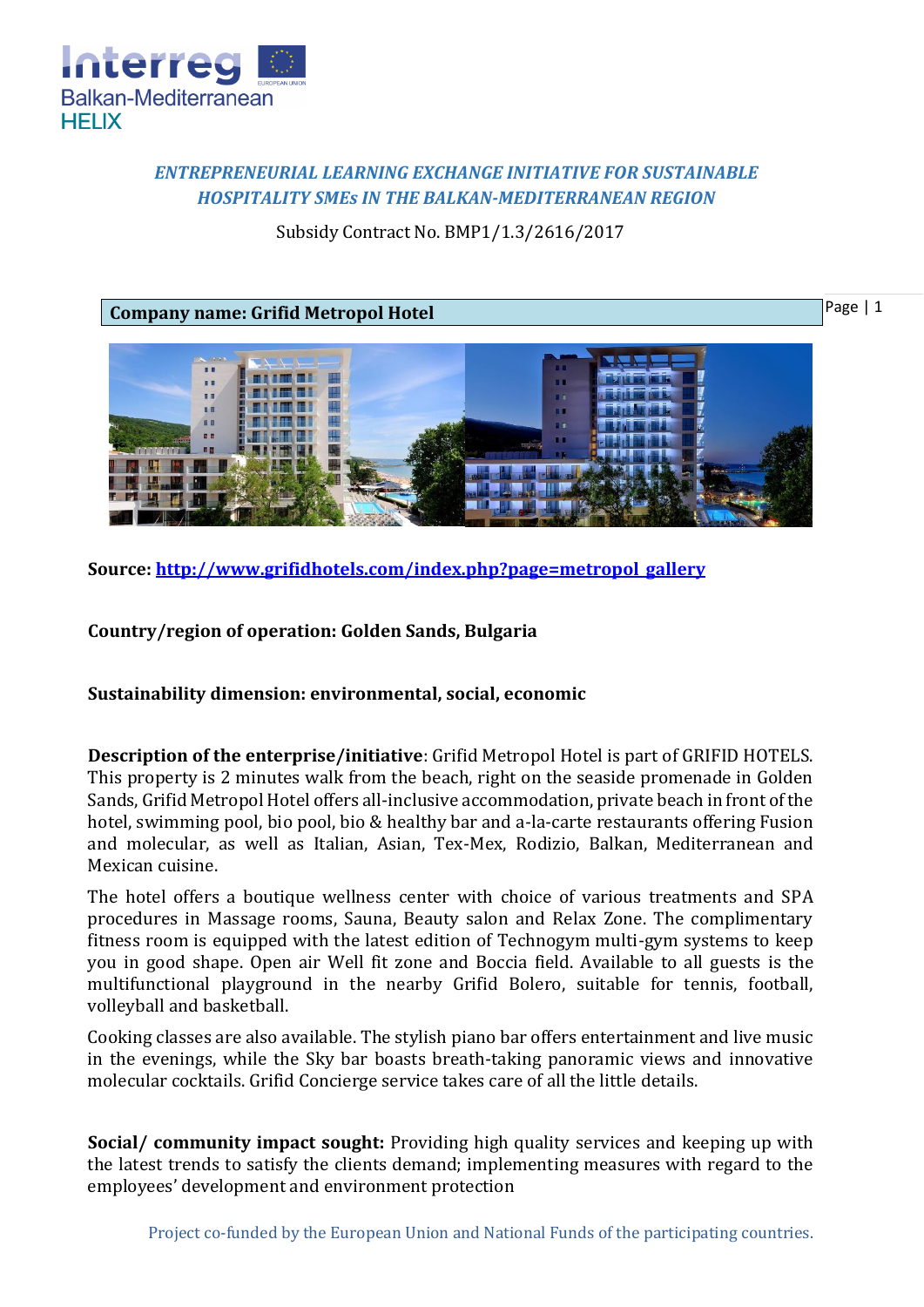

**Stakeholders:** adults

**Approach applied:** Health and healthy living, facility management

**Innovation applied:** product innovation; Fusion and molecular cuisine, bio pool, Bio & Healthy Bar

**Social impact and business results achieved:** This is guests' favourite part of Golden Sands, according to independent reviews. The property also has one of the best-rated locations in Golden Sands, guests are happier about it compared to other properties in the area. Couples particularly like the location — they rated it 9.6 for a two-person trip. This property is also rated for the best value in Golden Sands. Guests are getting more for their money when compared to other properties in this city /booking.com/.

**Financial situation / sustainability of the business model:** GRIFID HOTELS management knows how important is the environment and its protection for the business to exist and develop. As a tourist service suppliers they are extremely interested to have a policy that keeps and protects the resources and strives to minimize the business operational impact on the environment through good practices and modern methods of work.

GRIFID HOTELS engage all members of staff in the efforts to have sustainable and "green. business. They all work in several main directions that assist in achieving the goal to manage hotels that alongside with their operation, contribute to the environmental protection. The measures include:

 Strictly comply with the Bulgarian and European legislation and norms with respect to the environmental protection, labour and human rights, health and safety, financial norms and requirements.

 Always set new criteria not only with respect to guest satisfaction, but related to reduction of electricity, gas, water and fuel consumption, less use of hazardous substances and detergents.

 Inform, invite and make aware the customers and staff how to save water and electricity, to separate the waste, to be involved in activities related to cleaning and protection of the environment. The guests are invited to use their bath towels more than once in order to reduce the negative impact of the laundry detergents. Information on sustainable tourism can be found in the kiosks situated in the lobbies, on the information boards in the common areas in each of the hotels.

• All rooms and common areas are with energy efficient lighting, movement censors and censor for automatic shutdown of the air conditioning in the room upon an open door. Showers, sinks and toilets are with minimum water consumption.

• The laundry machines are with highest class of energy efficiency and low consumption of water and laundry detergents.